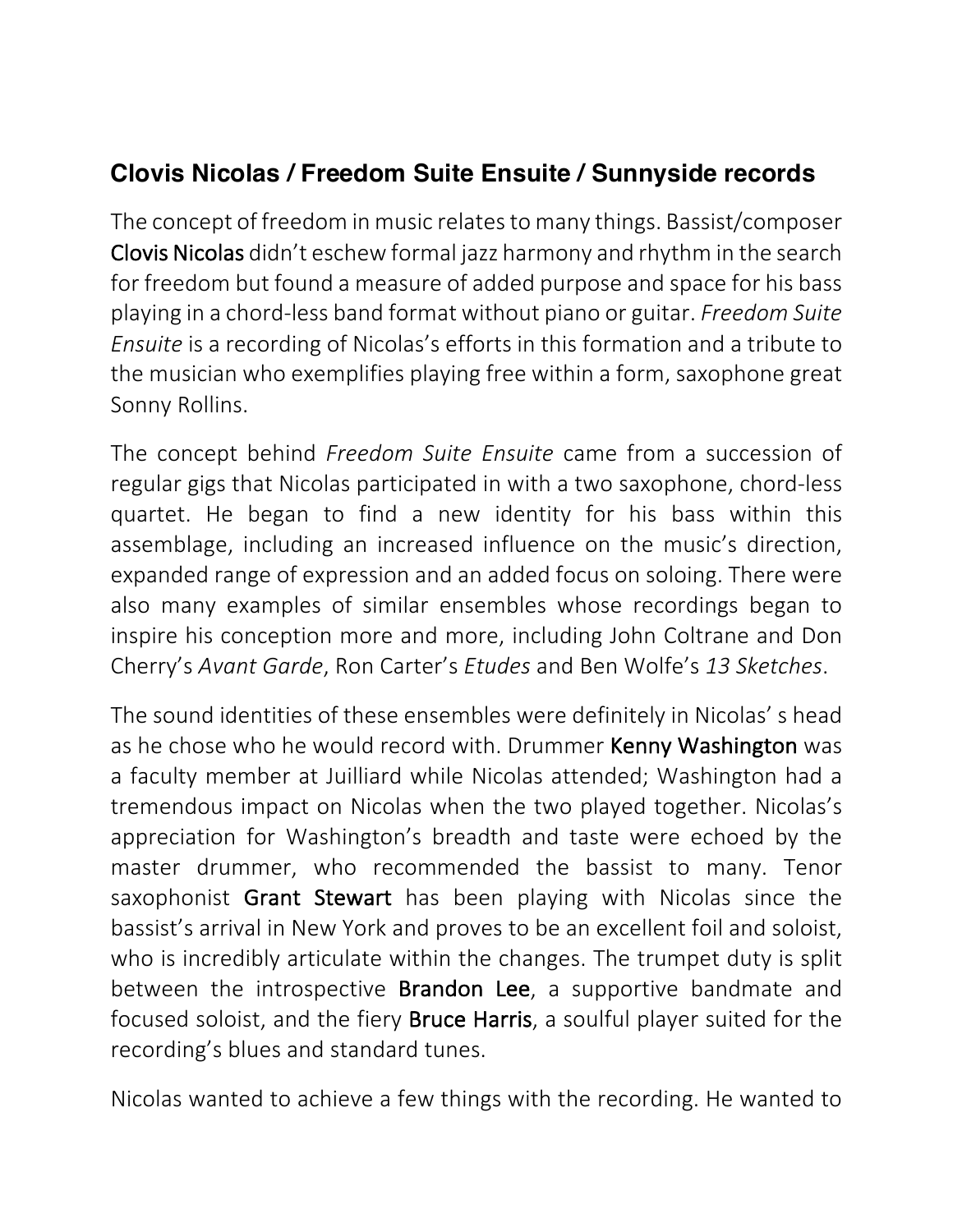attempt a new version of Sonny Rollins' s incredible "Freedom Suite," a piece that has been done almost exclusively by saxophone. Here he wanted to add the trumpet to freshen up the piece in a respectful way. The "Suite" would be followed by the "Ensuite," or in French, "afterwards," the following program of original compositions and standards. 

The ensemble's sound is established quickly on the easy-going "The 5:30 PM Dive Bar Rendezvous," with its title and form emulating the quirkiness of Thad Jones, with a perfect ambiance for happy hour, featuring Harris on trumpet. Rollins' s "Freedom Suite" is broken down into three parts, which provide different approaches to reorganization of the piece, separated by two "Interludes" without solos. The slightly angular blues of "Grant S" was written for the saxophonist by Nicolas and is a great soloing vehicle with some subtle changes in the harmonic form. The off kilter "Nichols and Nicolas" is inspired by Herbie Nichols' s idiosyncratic style, the melody springing to Nicolas in an hour while the changes took nearly a month within an unusual AABC form.

The bouncy "You or Me?" is a contrafact of the Irving Berlin standard "The Best Thing for You (Would Be Me)," while Nicolas's "Dark and Stormy" is a noir inspired waltz, the composer imagining Montmartre in the rain. A dynamic take on Kay Swift's "Fine and Dandy" injects energy into the program with some brilliant solos from Stewart, Harris and Washington. The bassist's "Speak a Gentle Word" (the title is taken from Oscar Wilde's "Ballad of Reading Gaol") traverses three sections with separate tonal identities with lyrical solos from Stewart and Lee. The program concludes with Nicolas' s beautifully played solo rendition of Richard Rodgers's "Little Girl Blue."

Progress in jazz music has come through both addition and subtraction. While Clovis Nicolas retained the elements of formal jazz harmony, his experiments with removing piano and guitar from his ensembles enabled a different side of his playing to emerge. *Freedom Suite Ensuite*